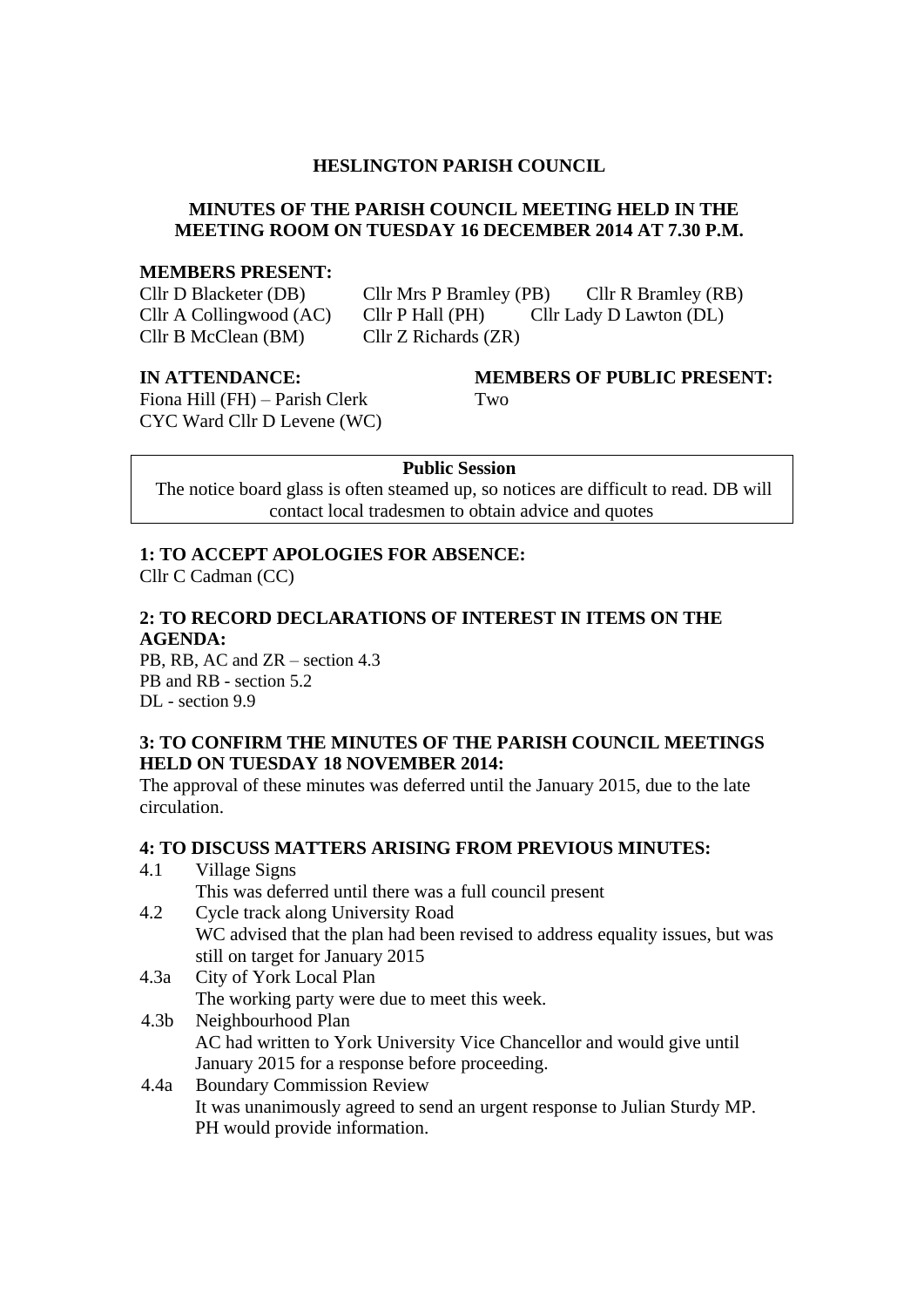- 4.4b CYC Community Governance Review FH had written as instructed and Andrew Flecknor, CYC had responded and would be in touch again in January 2015.
- 4.5 Parish Council Co-Option The Parish Council were delighted to welcome the newly co-opted member, David Blacketer.

#### **5: TO DISCUSS, IF NECESSARY, LONG-STANDING MATTERS:**

5.1a Appearance of village

Russell Stone had responded that path edging would be done by Community Payback, but could not give a date and advised that CYC no longer carried out spraying. The Parish Council would consider paying a contractor to conduct this work.

A letter for the PC to consider sending re Article 4 Statement of Justification had been circulated around Parish Councillors and would be discussed at the next meeting.

The flooding on Church Field was due to a blocked ditch and to Yorkshire Water releasing water from a nearby culvert. CYC had cleaned a ditch behind the Church and the area was now drier

Cars illegally parking on footpath, Heslington Lane – email PSCO Tony Barge

- 5.1b Severe Weather Issues NTR
- 5.2 Rights of way/SSSI (e.g. Dog Orders) On going – Natural England /CYC
- 5.3 Highway Matters/Major Events (e.g. Marathons)

PB and WC were still to arrange a site visit at the speed table on Field Lane. University of York Vice Chancellor Jane Grenville had responded regarding parking on Heslington Lane, which was circulated around Parish Councillors. The Parish Council asked FH to respond asking her to revisit the "Management Measures" as university contractor parking should not involve pushing them out into the country.

- 5.4 University of York/HMO's NTR
- 5.5 Elvington FH had sent a chase up to the original letter, which had not received a response
- 5.6 Communication Website/ Newsletter/Broadband - NTR

#### **6: TO RECEIVE ANY MATTERS RAISED BY MEMBERS OF PUBLIC:** None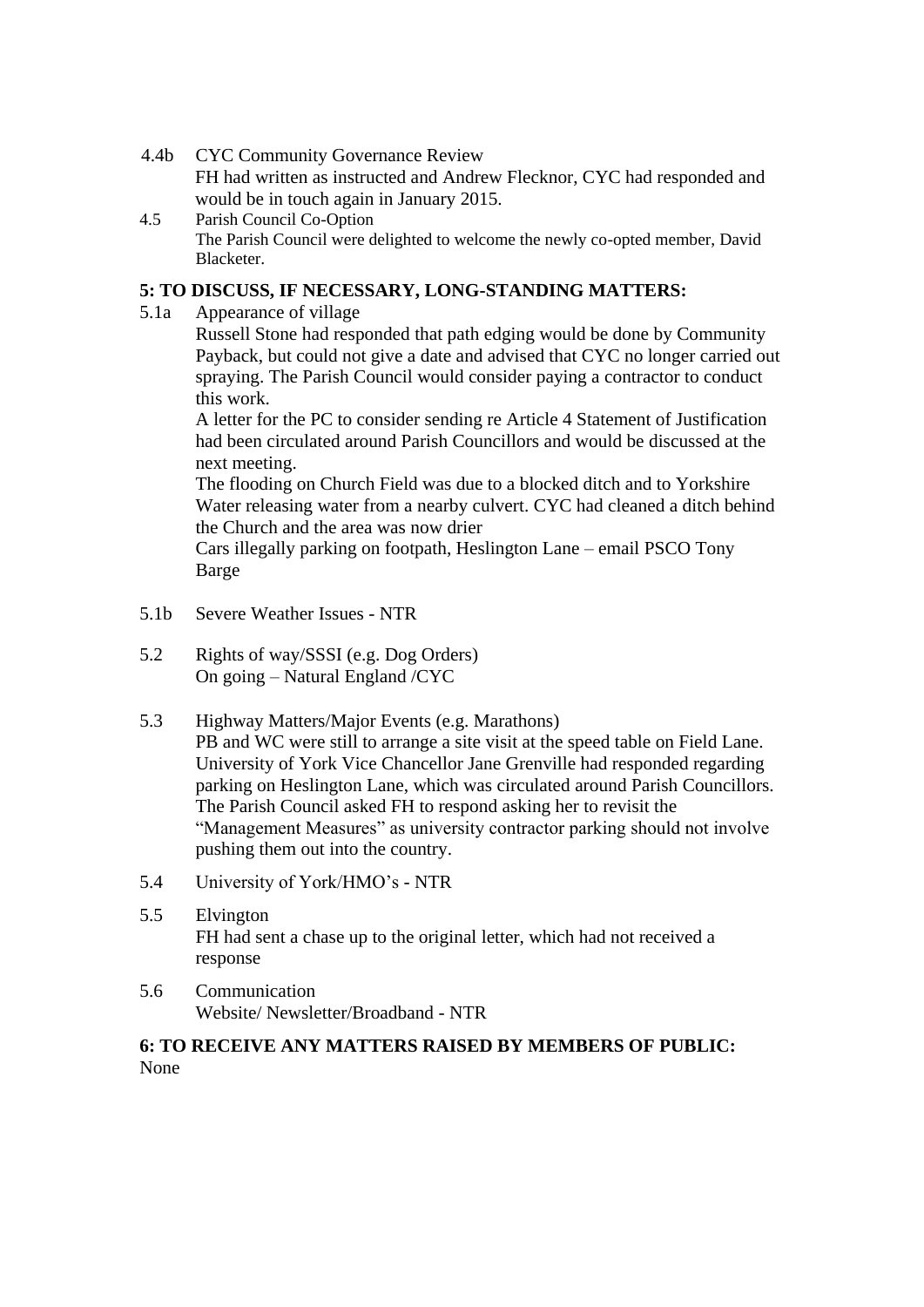### **7: TO REPORT AND MAKE RELEVANT RECOMMENDATIONS ON NEW PLANNING APPLICATIONS:**

*Letter A:We support the application Letter B:We have no objections*

*Letter C:We do not object but wish to make comments or seek safeguards as set out overleaf Letter D:We object on the planning grounds set out overleaf*

7.1 14/02462//FUL English Nature Genesis, 1 Innovation Way

Letter B Unanimous

7.2 14/02788//FUL 2 Paddock Chase, School Lane

Letter D Unanimous

FH would draft a letter based on the Village trust letter already submitted and circulated to the Parish Council,

The Parish Council unanimously approved the Order NATTRAN/Y&H/S247/1668, which detailed work to be done on Church Lane

**8: TO RECEIVE PLANNING DECISIONS BY CITY OF YORK COUNCIL:** None

### **9: TO RECEIVE REPORTS FROM REPRESENTATIVES OF FOLLOWING OUTSIDE BODIES:**

- 9.1 Ward Cllr David Levene NTR, other than as discussed during meeting 9.2 North Yorkshire Police
- NTR
- 9.3 Heslington East Community Forum **NTR**
- 9.4 Good Neighbours Forum NTR
- 9.5 Ouse and Derwent Drainage Board RB attended a site visit to discuss Campus East university lake outlet
- 9.6 Sportsfield NTR
- 9.7 York Environment Forum NTR
- 9.8 Alms Houses NTR
- 9.9 The Meeting Room NTR

#### **10: TO REPORT ANY NEW CORRESPONDENCE RECEIVED BY THE COUNCIL:**

Community Emergency Plan – Katie Fisher, CYC had written offering to attend a meeting to discuss this topic and it was unanimously agreed to invite her to a meeting.

## **11: TO REPORT MATTERS RAISED BY MEMBERS:**

There was concern about the legality of the fence erected adjacent to the meeting room and FH was asked to contact Alison Newbold, CYC ROW officer to ask for her advice.